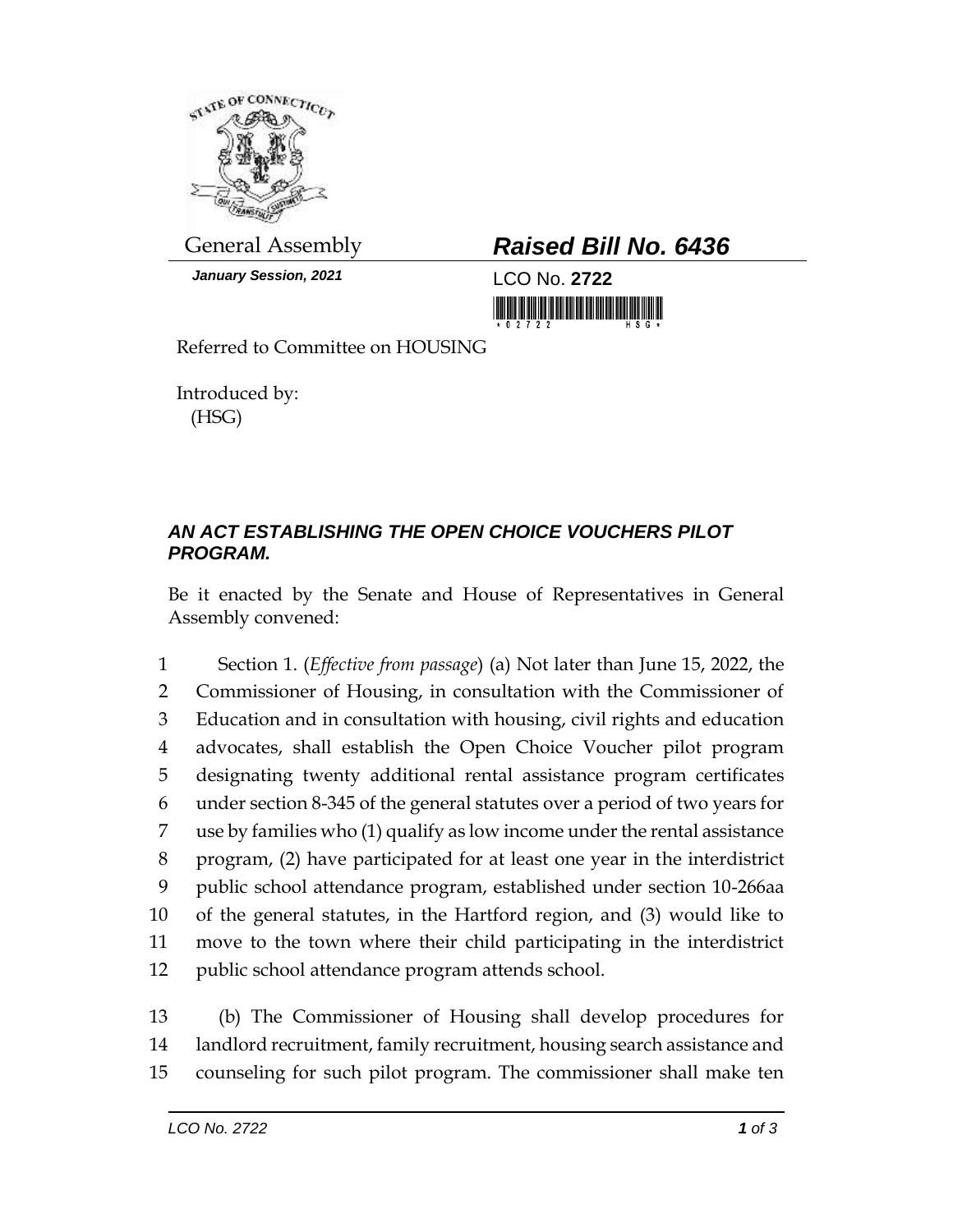rental assistance certificates available during the school year commencing in 2022 and ten additional rental assistance certificates during the school year commencing in 2023 for such pilot program. All participants in the pilot program shall have access to the residence mobility counseling program established under section 8-348 of the general statutes.

 (c) The Commissioner of Housing shall submit an interim report and final report concerning such pilot program, in accordance with the provisions of section 11-4a of the general statutes, to the joint standing committees of the General Assembly having cognizance of matters relating to housing and education. The commissioner shall submit the interim report on or before August 31, 2022, and a final report on or before August 31, 2023. Each report shall include, but need not be limited to: (1) A summary of program implementation, including efforts to inform and educate families about the program, recruit landlords and provide search assistance and counseling, and (2) assessment of program utilization rates, waiting list numbers, and the racial, ethnic and household composition and income demographics of the program participants and those on the waiting list. The final report shall include an assessment of program performance during the pilot period based on available data, including, but not limited to, data concerning both the implementation of the program by the Department of Housing and the use of the program, and any recommendations the commissioner may have regarding future implementation or an extension of the pilot program.

| This act shall take effect as follows and shall amend the following<br>sections: |              |             |
|----------------------------------------------------------------------------------|--------------|-------------|
| Section 1                                                                        | from passage | New section |

## *Statement of Purpose:*

To establish a pilot program to enable certain families participating in the interdistrict public school attendance program to move to the town where their children attend school.